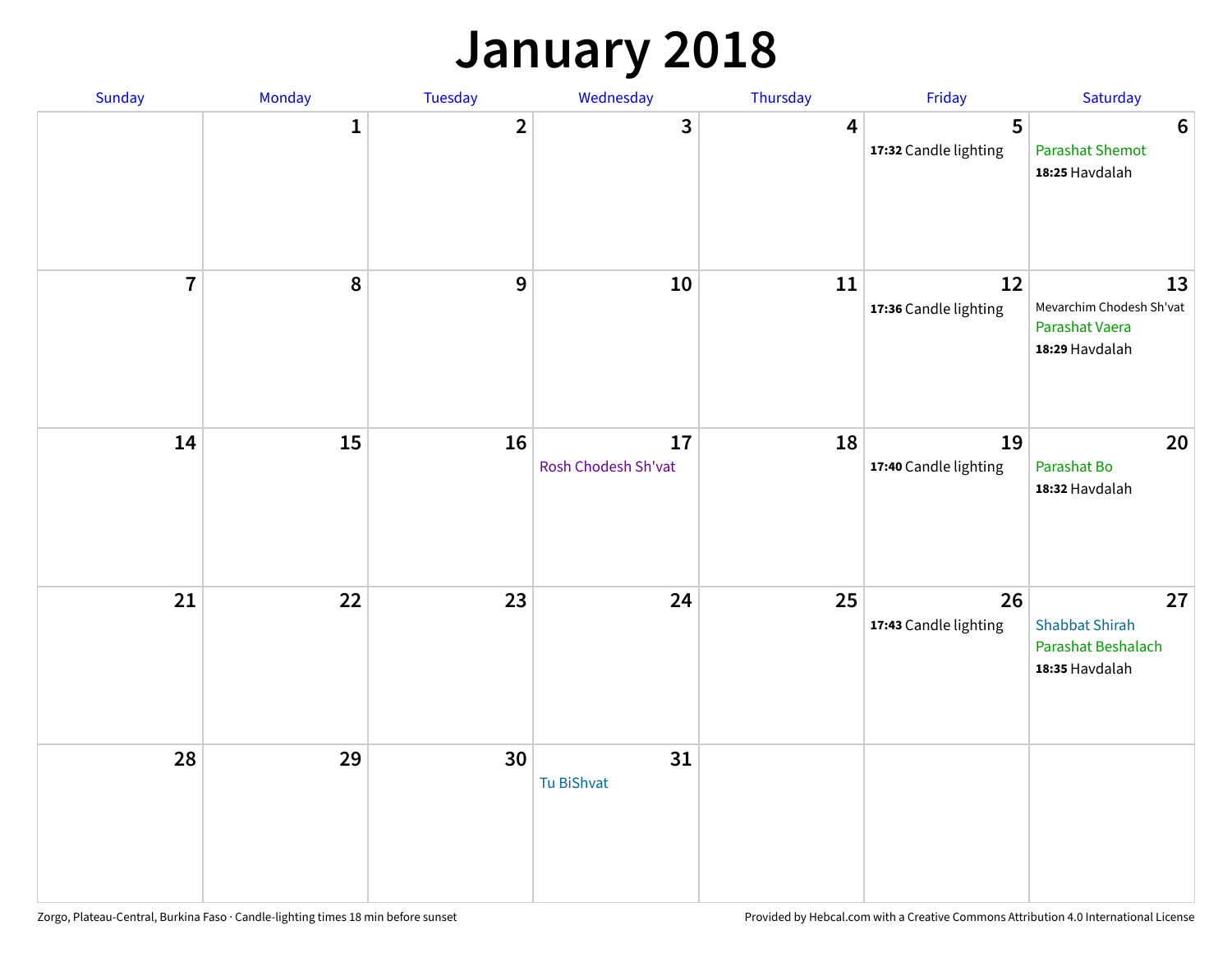## **February 2018**

| Sunday                  | Monday | Tuesday          | Wednesday                                                                                | Thursday                | Friday                                           | Saturday                                                                                        |
|-------------------------|--------|------------------|------------------------------------------------------------------------------------------|-------------------------|--------------------------------------------------|-------------------------------------------------------------------------------------------------|
|                         |        |                  |                                                                                          | $\mathbf{1}$            | $\mathbf{2}$<br>17:46 Candle lighting            | $\mathbf{3}$<br>Parashat Yitro<br>18:38 Havdalah                                                |
| $\overline{\mathbf{4}}$ | 5      | $\boldsymbol{6}$ | $\overline{7}$                                                                           | 8                       | 9<br>17:49 Candle lighting                       | 10<br><b>Shabbat Shekalim</b><br>Mevarchim Chodesh Adar<br>Parashat Mishpatim<br>18:40 Havdalah |
| 11                      | 12     | 13               | 14                                                                                       | 15<br>Rosh Chodesh Adar | 16<br>Rosh Chodesh Adar<br>17:51 Candle lighting | 17<br>Parashat Terumah<br>18:42 Havdalah                                                        |
| 18                      | 19     | 20               | 21                                                                                       | 22                      | 23<br>17:52 Candle lighting                      | 24<br><b>Shabbat Zachor</b><br>Parashat Tetzaveh<br>18:43 Havdalah                              |
| 25                      | 26     | 27               | 28<br>05:16 Fast begins<br><b>Ta'anit Esther</b><br>18:37 Fast ends<br><b>Erev Purim</b> |                         |                                                  |                                                                                                 |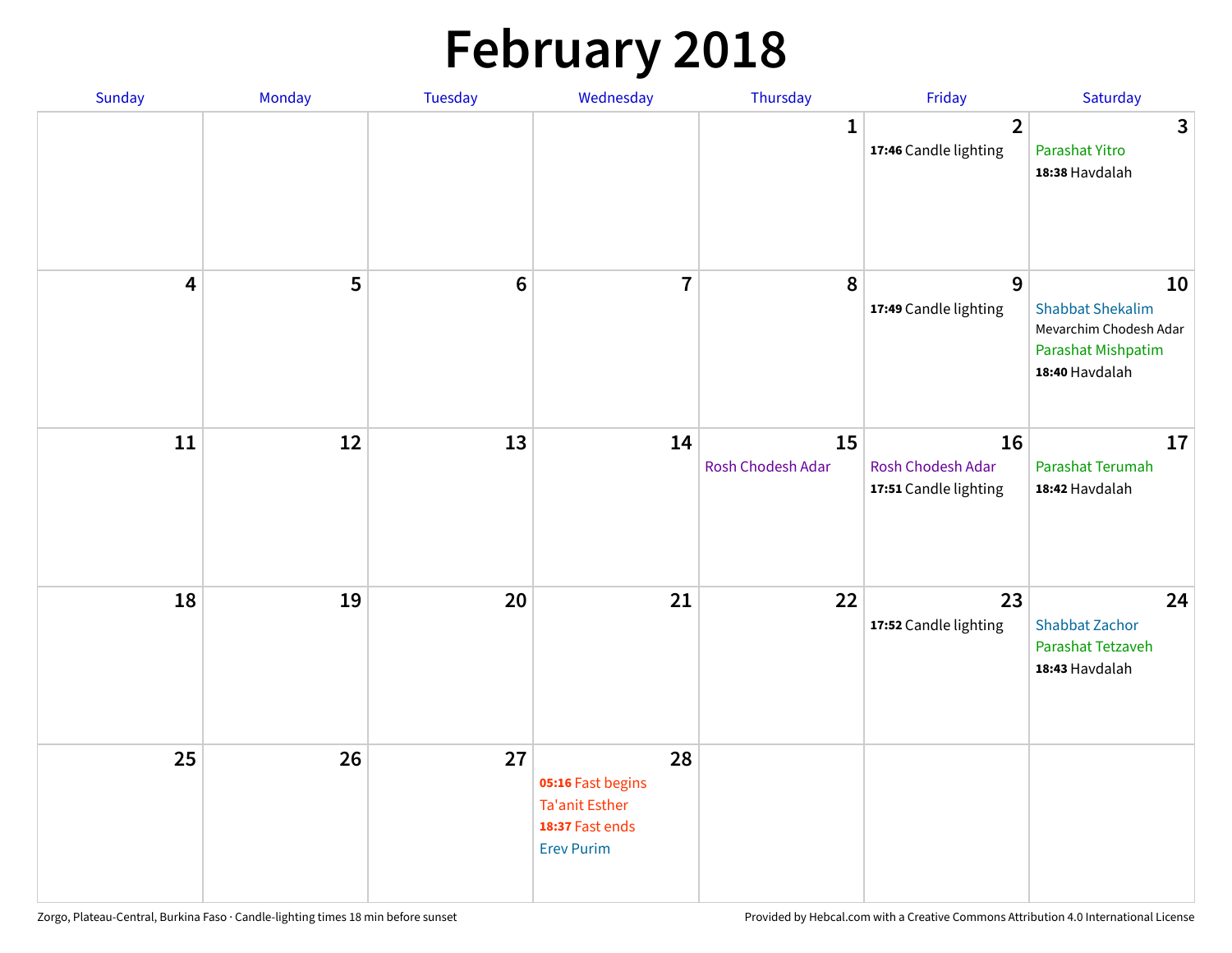### **March 2018**

| Sunday | Monday                       | <b>Tuesday</b> | Wednesday      | Thursday              | Friday                                                                                            | Saturday                                                                                             |
|--------|------------------------------|----------------|----------------|-----------------------|---------------------------------------------------------------------------------------------------|------------------------------------------------------------------------------------------------------|
|        |                              |                |                | $\mathbf{1}$<br>Purim | $\overline{2}$<br><b>Shushan Purim</b><br>17:53 Candle lighting                                   | 3<br>Parashat Ki Tisa<br>18:44 Havdalah                                                              |
|        | 5<br>$\overline{\mathbf{4}}$ | $\bf 6$        | $\overline{7}$ | 8                     | 9<br>17:54 Candle lighting                                                                        | 10<br><b>Shabbat Parah</b><br>Mevarchim Chodesh Nisan<br>Parashat Vayakhel-Pekudei<br>18:44 Havdalah |
|        | 11<br>12                     | 13             | 14             | 15                    | 16<br>17:55 Candle lighting                                                                       | 17<br><b>Shabbat HaChodesh</b><br><b>Rosh Chodesh Nisan</b><br>Parashat Vayikra<br>18:45 Havdalah    |
|        | 18<br>19                     | 20             | 21             | 22                    | 23<br>17:55 Candle lighting                                                                       | 24<br><b>Shabbat HaGadol</b><br>Parashat Tzav<br>18:45 Havdalah                                      |
|        | 25<br>26<br>Yom HaAliyah     | 27             | 28             | 29                    | 30<br>04:58 Fast begins<br><b>Ta'anit Bechorot</b><br><b>Erev Pesach</b><br>17:55 Candle lighting | 31<br>Pesach I<br>18:45 Candle lighting                                                              |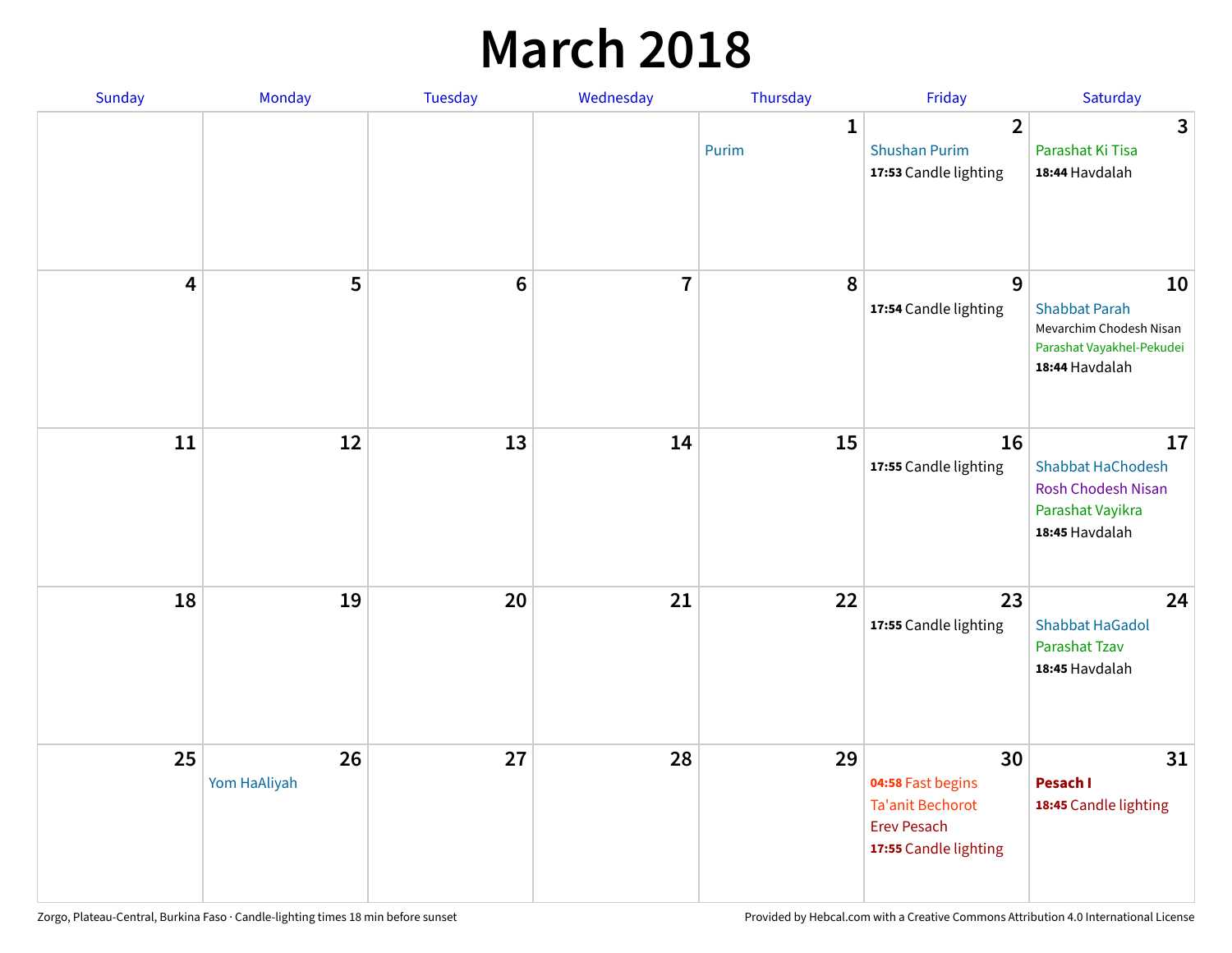# **April 2018**

| <b>Sunday</b>                           | Monday                              | Tuesday                                     | Wednesday            | Thursday                                       | Friday                                          | Saturday                                                           |
|-----------------------------------------|-------------------------------------|---------------------------------------------|----------------------|------------------------------------------------|-------------------------------------------------|--------------------------------------------------------------------|
| 1<br><b>Pesach II</b><br>18:45 Havdalah | $\overline{2}$<br>Pesach III (CH"M) | $\overline{\mathbf{3}}$<br>Pesach IV (CH"M) | 4<br>Pesach V (CH"M) | 5<br>Pesach VI (CH"M)<br>17:55 Candle lighting | 6<br><b>Pesach VII</b><br>17:56 Candle lighting | $\mathbf 7$<br><b>Pesach VIII</b><br>18:46 Havdalah                |
| 8                                       | 9                                   | 10                                          | 11                   | 12<br>Yom HaShoah                              | 13<br>17:56 Candle lighting                     | 14<br>Mevarchim Chodesh Iyyar<br>Parashat Shmini<br>18:47 Havdalah |
| 15<br>Rosh Chodesh Iyyar                | 16<br>Rosh Chodesh Iyyar            | 17                                          | 18<br>Yom HaZikaron  | 19<br>Yom HaAtzma'ut                           | 20<br>17:57 Candle lighting                     | 21<br>Parashat Tazria-Metzora<br>18:47 Havdalah                    |
| 22                                      | 23                                  | 24                                          | 25                   | 26                                             | 27<br>17:57 Candle lighting                     | 28<br>Parashat Achrei Mot-Kedoshim<br>18:49 Havdalah               |
| 29<br>Pesach Sheni                      | 30                                  |                                             |                      |                                                |                                                 |                                                                    |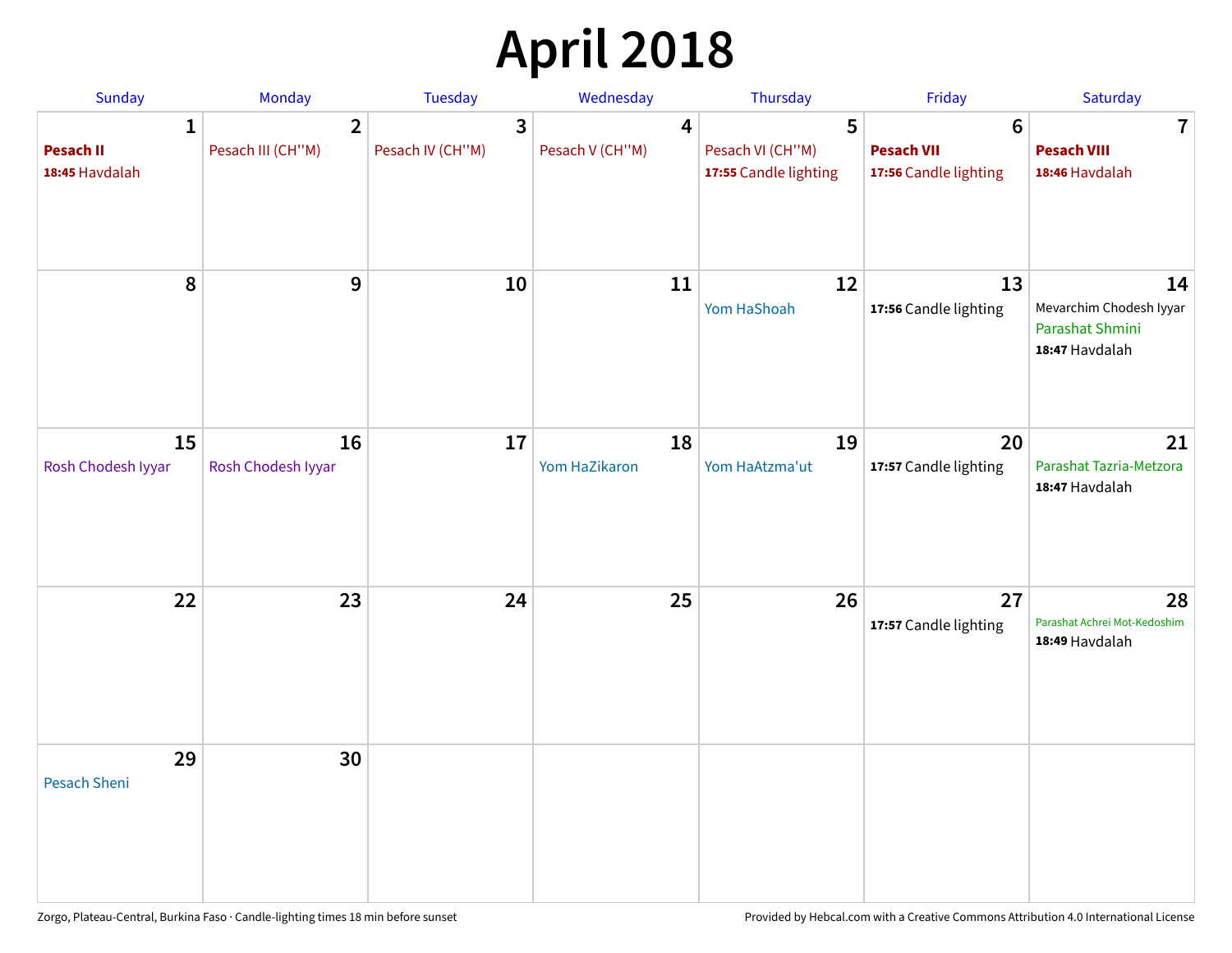## **May 2018**

| Sunday                                          | Monday                                    | Tuesday                  | Wednesday      | Thursday        | Friday                      | Saturday                                                                     |
|-------------------------------------------------|-------------------------------------------|--------------------------|----------------|-----------------|-----------------------------|------------------------------------------------------------------------------|
|                                                 |                                           | $\mathbf{1}$             | $\overline{2}$ | 3<br>Lag BaOmer | 4<br>17:59 Candle lighting  | 5<br><b>Parashat Emor</b><br>18:50 Havdalah                                  |
| $6\phantom{1}$                                  | $\overline{7}$                            | $\pmb{8}$                | 9              | 10              | 11<br>18:00 Candle lighting | 12<br>Mevarchim Chodesh Sivan<br>Parashat Behar-Bechukotai<br>18:52 Havdalah |
| 13<br>Yom Yerushalayim                          | 14                                        | 15<br>Rosh Chodesh Sivan | 16             | 17              | 18<br>18:02 Candle lighting | 19<br><b>Erev Shavuot</b><br>Parashat Bamidbar<br>18:54 Candle lighting      |
| 20<br><b>Shavuot I</b><br>18:55 Candle lighting | 21<br><b>Shavuot II</b><br>18:55 Havdalah | 22                       | 23             | 24              | 25<br>18:04 Candle lighting | 26<br><b>Parashat Nasso</b><br>18:57 Havdalah                                |
| 27                                              | 28                                        | 29                       | 30             | 31              |                             |                                                                              |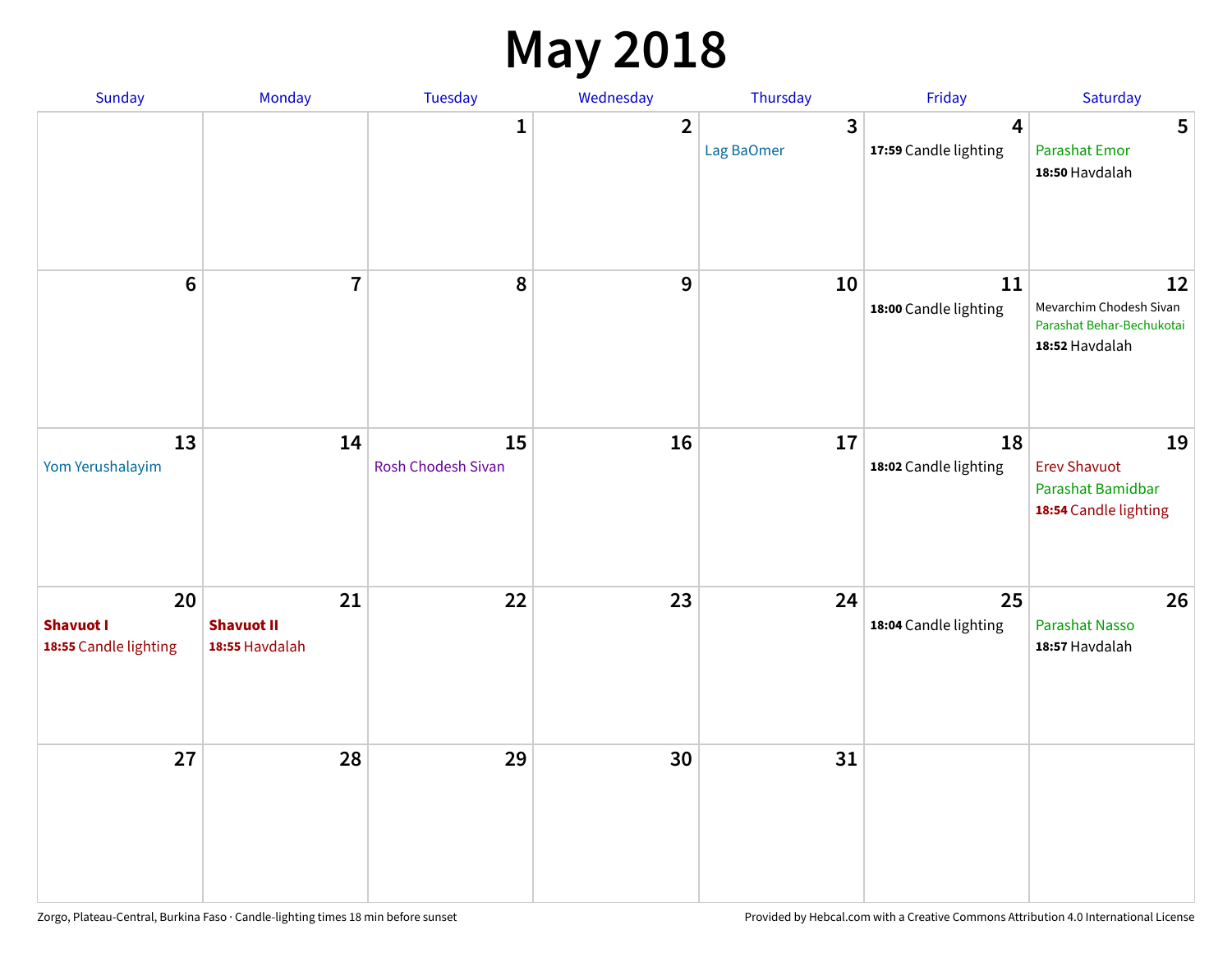#### **June 2018**

| Sunday                  | Monday | Tuesday | Wednesday                | Thursday                        | Friday                                | Saturday                                                           |
|-------------------------|--------|---------|--------------------------|---------------------------------|---------------------------------------|--------------------------------------------------------------------|
|                         |        |         |                          |                                 | $\mathbf{1}$<br>18:06 Candle lighting | $\mathbf{2}$<br>Parashat Beha'alotcha<br>18:59 Havdalah            |
| $\overline{\mathbf{3}}$ | 4      | 5       | $\bf 6$                  | $\overline{7}$                  | 8<br>18:08 Candle lighting            | 9<br>Mevarchim Chodesh Tamuz<br>Parashat Sh'lach<br>19:01 Havdalah |
| 10                      | $11\,$ | 12      | 13<br>Rosh Chodesh Tamuz | 14<br><b>Rosh Chodesh Tamuz</b> | 15<br>18:10 Candle lighting           | 16<br>Parashat Korach<br>19:03 Havdalah                            |
| 17                      | 18     | 19      | 20                       | 21                              | 22<br>18:11 Candle lighting           | 23<br><b>Parashat Chukat</b><br>19:05 Havdalah                     |
| 24                      | 25     | 26      | 27                       | 28                              | 29<br>18:13 Candle lighting           | 30<br>Parashat Balak<br>19:06 Havdalah                             |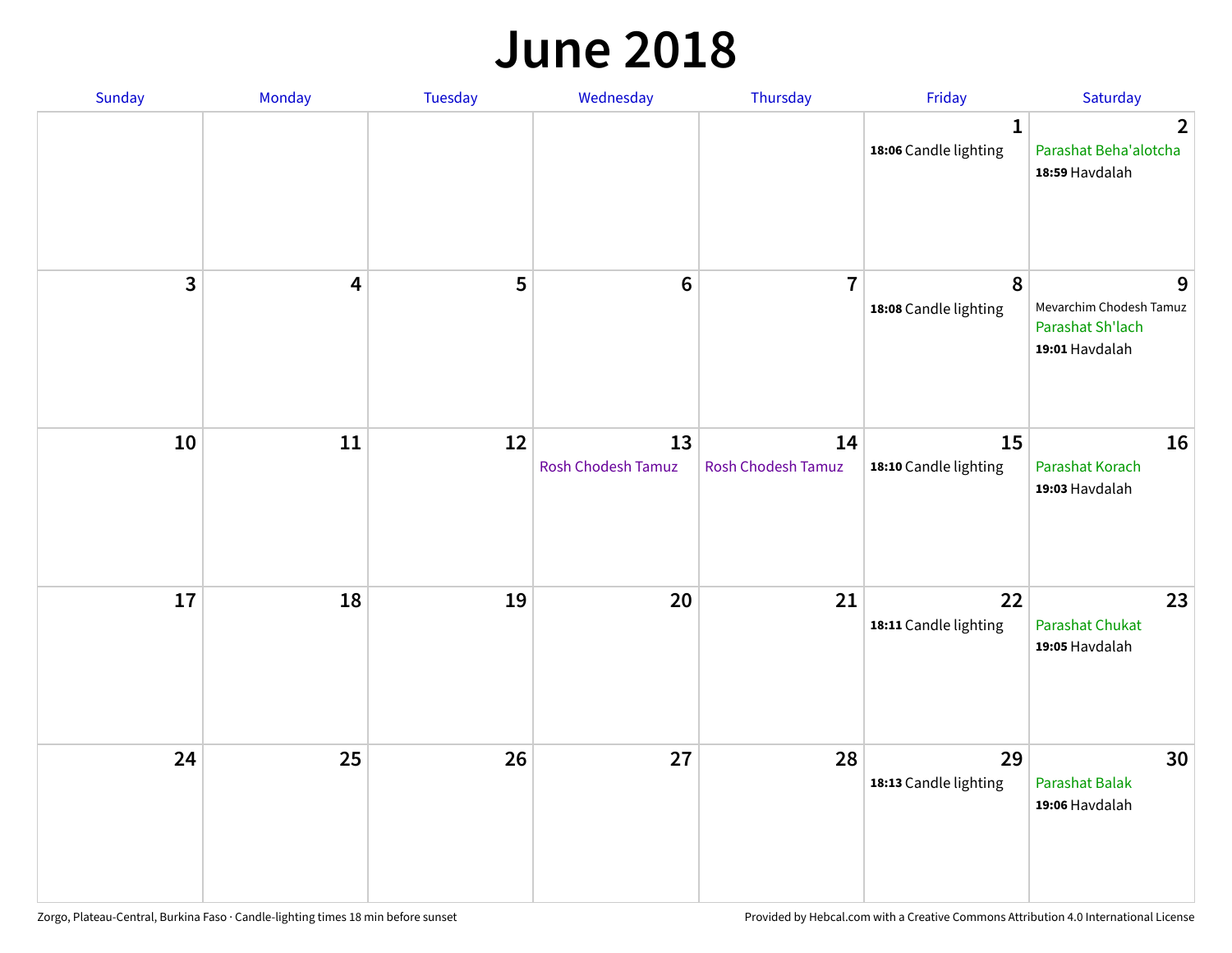## **July 2018**

| Sunday                                                          | Monday         | Tuesday      | Wednesday | Thursday | Friday                                         | Saturday                                                                                                   |
|-----------------------------------------------------------------|----------------|--------------|-----------|----------|------------------------------------------------|------------------------------------------------------------------------------------------------------------|
| 1<br>04:32 Fast begins<br><b>Tzom Tammuz</b><br>18:59 Fast ends | $\overline{2}$ | $\mathbf{3}$ | 4         | 5        | $6\phantom{1}6$<br>18:13 Candle lighting       | $\overline{7}$<br>Mevarchim Chodesh Av<br><b>Parashat Pinchas</b><br>19:06 Havdalah                        |
| 8                                                               | 9              | 10           | 11        | 12       | 13<br>Rosh Chodesh Av<br>18:13 Candle lighting | 14<br>Parashat Matot-Masei<br>19:06 Havdalah                                                               |
| 15                                                              | 16             | 17           | 18        | 19       | 20<br>18:13 Candle lighting                    | 21<br><b>Shabbat Chazon</b><br>18:31 Fast begins<br>Erev Tish'a B'Av<br>Parashat Devarim<br>19:05 Havdalah |
| 22<br>Tish'a B'Av (observed)<br>18:58 Fast ends                 | 23             | 24           | 25        | 26       | 27<br>Tu B'Av<br>18:11 Candle lighting         | 28<br><b>Shabbat Nachamu</b><br>Parashat Vaetchanan<br>19:03 Havdalah                                      |
| 29                                                              | 30             | 31           |           |          |                                                |                                                                                                            |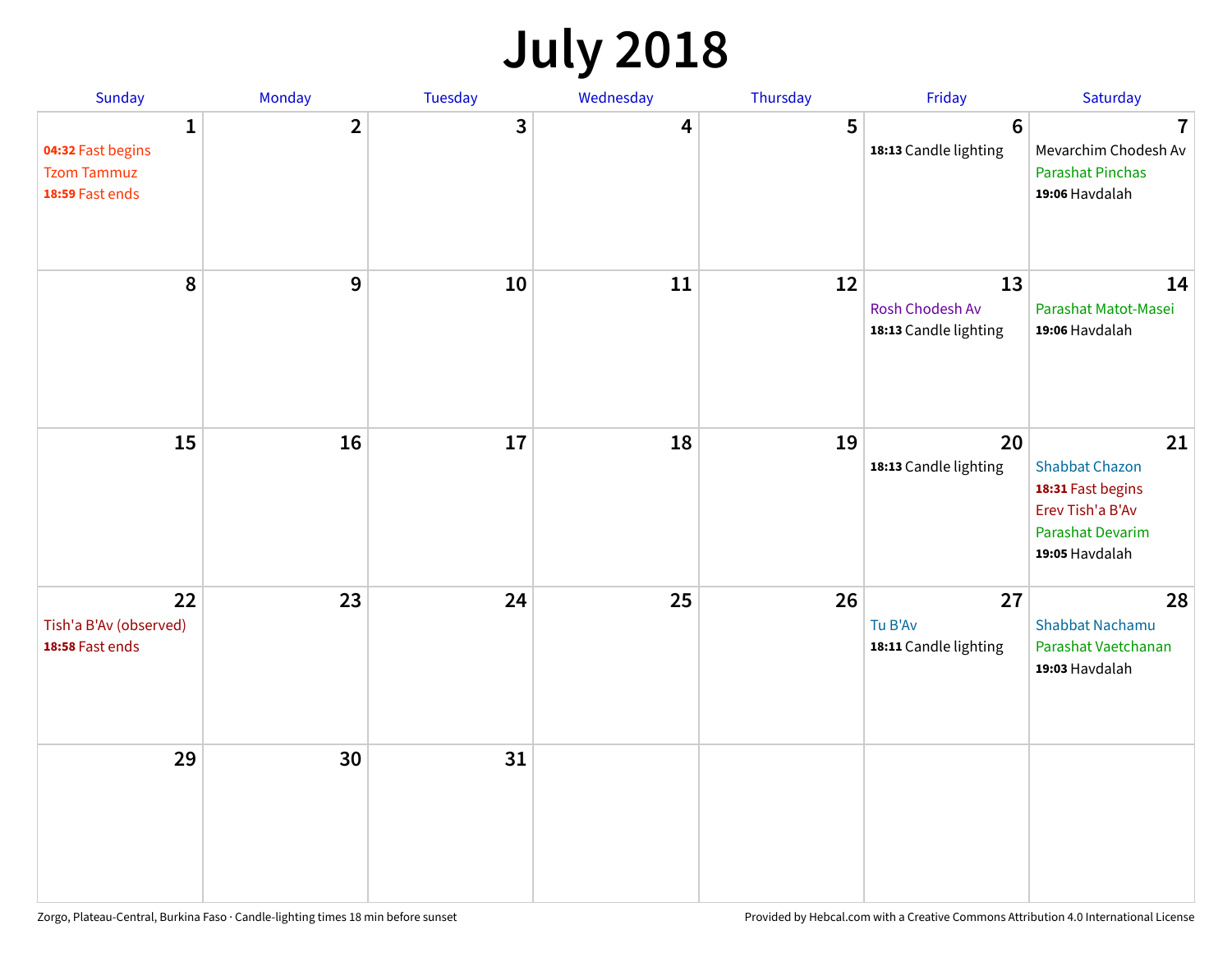## **August 2018**

| Sunday                                                   | Monday           | Tuesday        | Wednesday | Thursday       | Friday                                | Saturday                                                               |
|----------------------------------------------------------|------------------|----------------|-----------|----------------|---------------------------------------|------------------------------------------------------------------------|
|                                                          |                  |                | 1         | $\overline{2}$ | $\mathbf{3}$<br>18:09 Candle lighting | 4<br>Mevarchim Chodesh Elul<br><b>Parashat Eikev</b><br>19:01 Havdalah |
| 5                                                        | $\boldsymbol{6}$ | $\overline{7}$ | $\pmb{8}$ | 9              | 10<br>18:07 Candle lighting           | 11<br>Rosh Chodesh Elul<br>Parashat Re'eh<br>18:57 Havdalah            |
| 12<br>Rosh Hashana LaBehemot<br><b>Rosh Chodesh Elul</b> | 13               | 14             | 15        | 16             | 17<br>18:03 Candle lighting           | 18<br><b>Parashat Shoftim</b><br>18:54 Havdalah                        |
| 19                                                       | 20               | 21             | 22        | 23             | 24<br>17:59 Candle lighting           | 25<br>Parashat Ki Teitzei<br>18:49 Havdalah                            |
| 26                                                       | 27               | 28             | 29        | 30             | 31<br>17:55 Candle lighting           |                                                                        |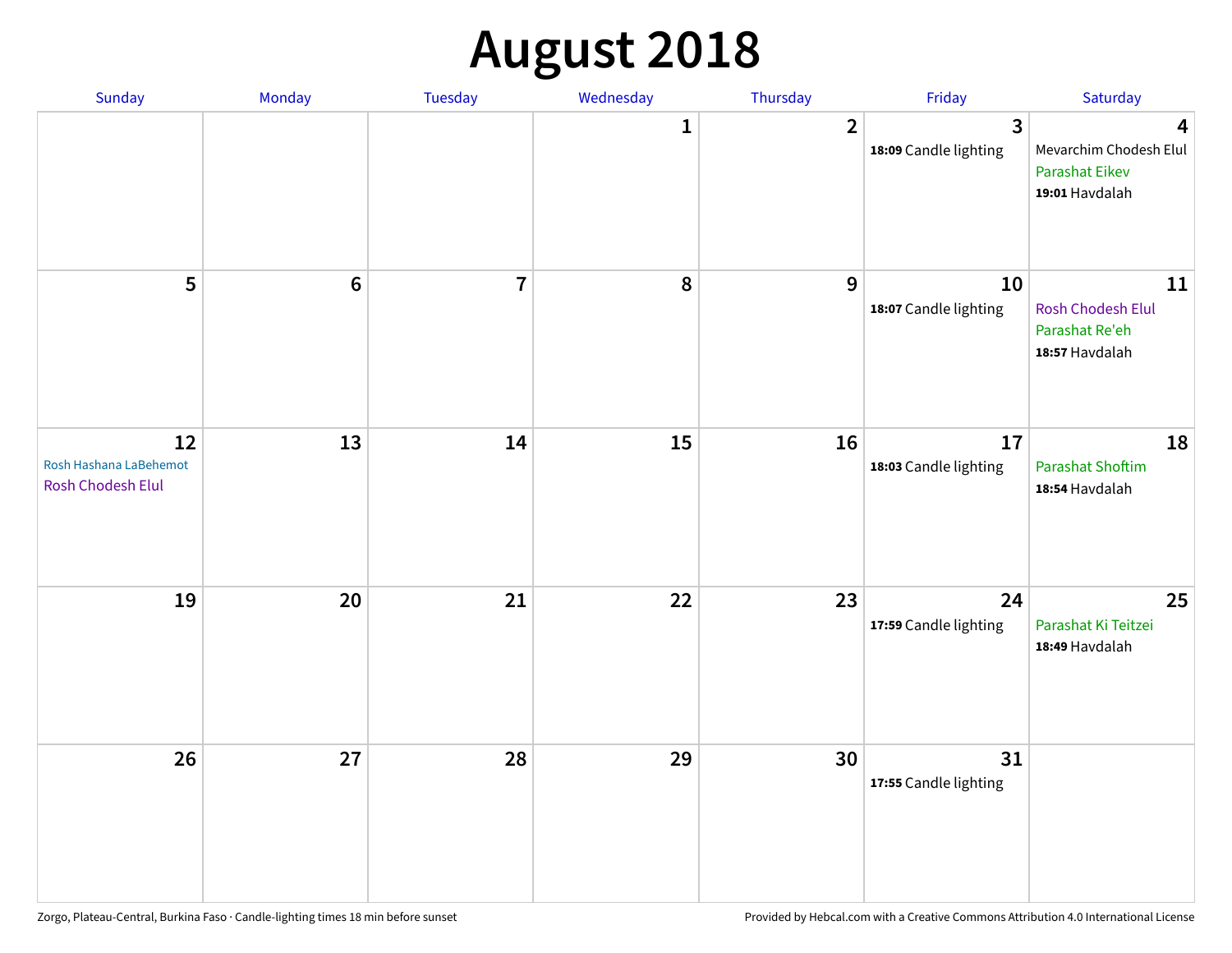## **September 2018**

| Sunday                                                   | Monday                                           | <b>Tuesday</b>                                        | Wednesday                                                          | Thursday               | Friday                                         | Saturday                                                           |
|----------------------------------------------------------|--------------------------------------------------|-------------------------------------------------------|--------------------------------------------------------------------|------------------------|------------------------------------------------|--------------------------------------------------------------------|
|                                                          |                                                  |                                                       |                                                                    |                        |                                                | 1<br>Leil Selichot<br>Parashat Ki Tavo<br>18:45 Havdalah           |
| $\overline{2}$                                           | 3                                                | 4                                                     | 5                                                                  | $6\phantom{1}6$        | $\overline{7}$<br>17:50 Candle lighting        | 8<br>Parashat Nitzavim<br>18:40 Havdalah                           |
| 9<br>Erev Rosh Hashana<br>17:49 Candle lighting          | 10<br>Rosh Hashana 5779<br>18:38 Candle lighting | 11<br><b>Rosh Hashana II</b><br>18:38 Havdalah        | 12<br>04:49 Fast begins<br><b>Tzom Gedaliah</b><br>18:31 Fast ends | 13                     | 14<br>17:46 Candle lighting                    | 15<br><b>Shabbat Shuva</b><br>Parashat Vayeilech<br>18:35 Havdalah |
| 16                                                       | 17                                               | 18<br><b>Erev Yom Kippur</b><br>17:43 Candle lighting | 19<br><b>Yom Kippur</b><br>18:32 Havdalah                          | 20                     | 21<br>17:41 Candle lighting                    | 22<br>Parashat Ha'Azinu<br>18:30 Havdalah                          |
| 23<br><b>Erev Sukkot</b><br>17:39 Candle lighting        | 24<br><b>Sukkot I</b><br>18:29 Candle lighting   | 25<br><b>Sukkot II</b><br>18:28 Havdalah              | 26<br>Sukkot III (CH"M)                                            | 27<br>Sukkot IV (CH"M) | 28<br>Sukkot V (CH"M)<br>17:36 Candle lighting | 29<br>Sukkot VI (CH"M)<br>18:25 Havdalah                           |
| 30<br>Sukkot VII (Hoshana Raba)<br>17:35 Candle lighting |                                                  |                                                       |                                                                    |                        |                                                |                                                                    |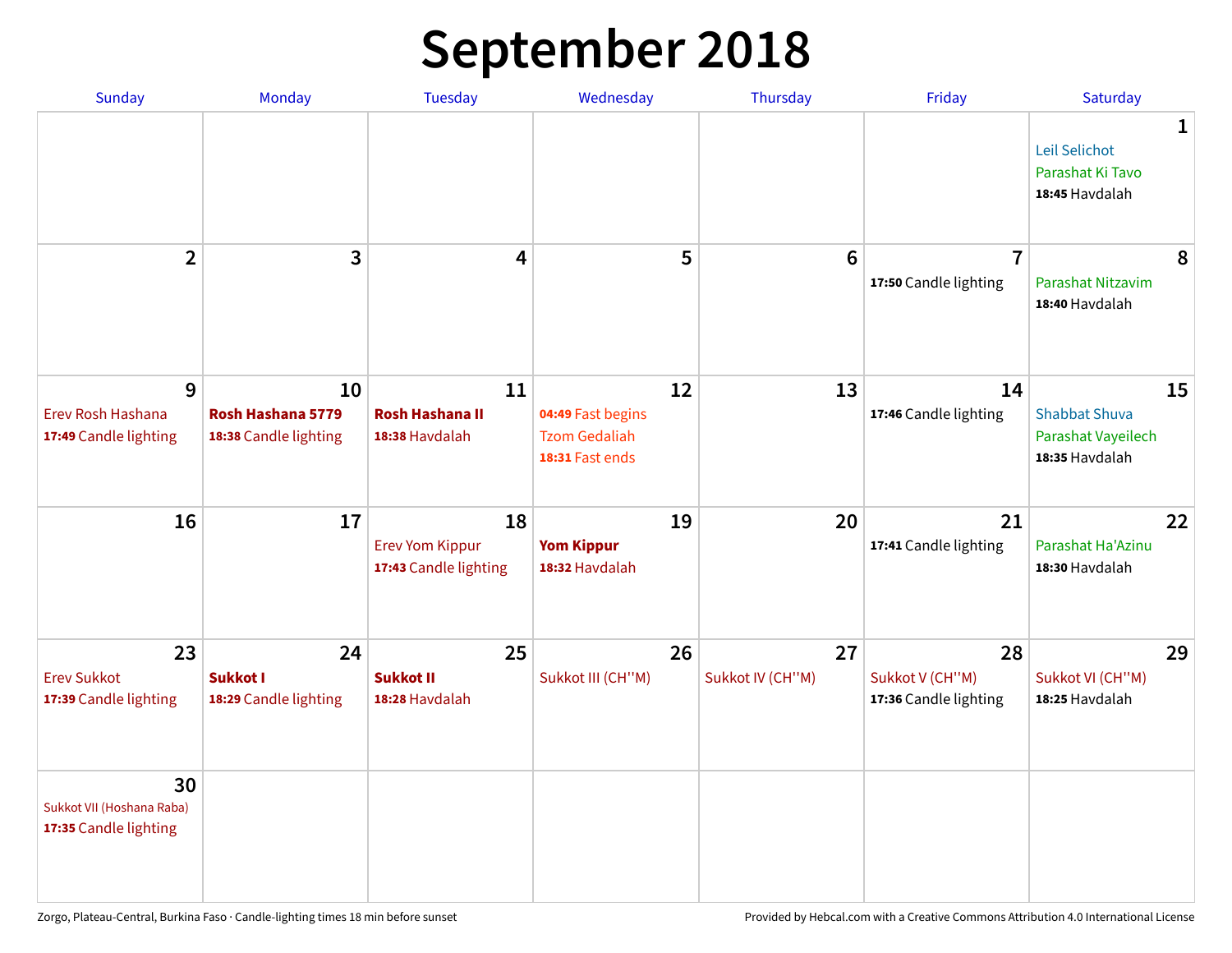## **October 2018**

| Sunday         | Monday                                              | <b>Tuesday</b>                                           | Wednesday                   | Thursday | Friday                      | Saturday                                                                      |
|----------------|-----------------------------------------------------|----------------------------------------------------------|-----------------------------|----------|-----------------------------|-------------------------------------------------------------------------------|
|                | 1<br><b>Shmini Atzeret</b><br>18:24 Candle lighting | $\overline{2}$<br><b>Simchat Torah</b><br>18:23 Havdalah | 3                           | 4        | 5<br>17:31 Candle lighting  | 6<br>Mevarchim Chodesh Cheshvan<br><b>Parashat Bereshit</b><br>18:21 Havdalah |
| $\overline{7}$ | $\boldsymbol{8}$                                    | 9<br>Rosh Chodesh Cheshvan                               | 10<br>Rosh Chodesh Cheshvan | 11       | 12<br>17:27 Candle lighting | 13<br><b>Parashat Noach</b><br>18:17 Havdalah                                 |
| 14             | 15                                                  | 16<br>Yom HaAliyah School Observance                     | 17                          | 18       | 19<br>17:23 Candle lighting | 20<br>Parashat Lech-Lecha<br>18:13 Havdalah                                   |
| 21             | 22                                                  | 23                                                       | 24                          | 25       | 26<br>17:20 Candle lighting | 27<br>Parashat Vayera<br>18:10 Havdalah                                       |
| 28             | 29                                                  | 30                                                       | 31                          |          |                             |                                                                               |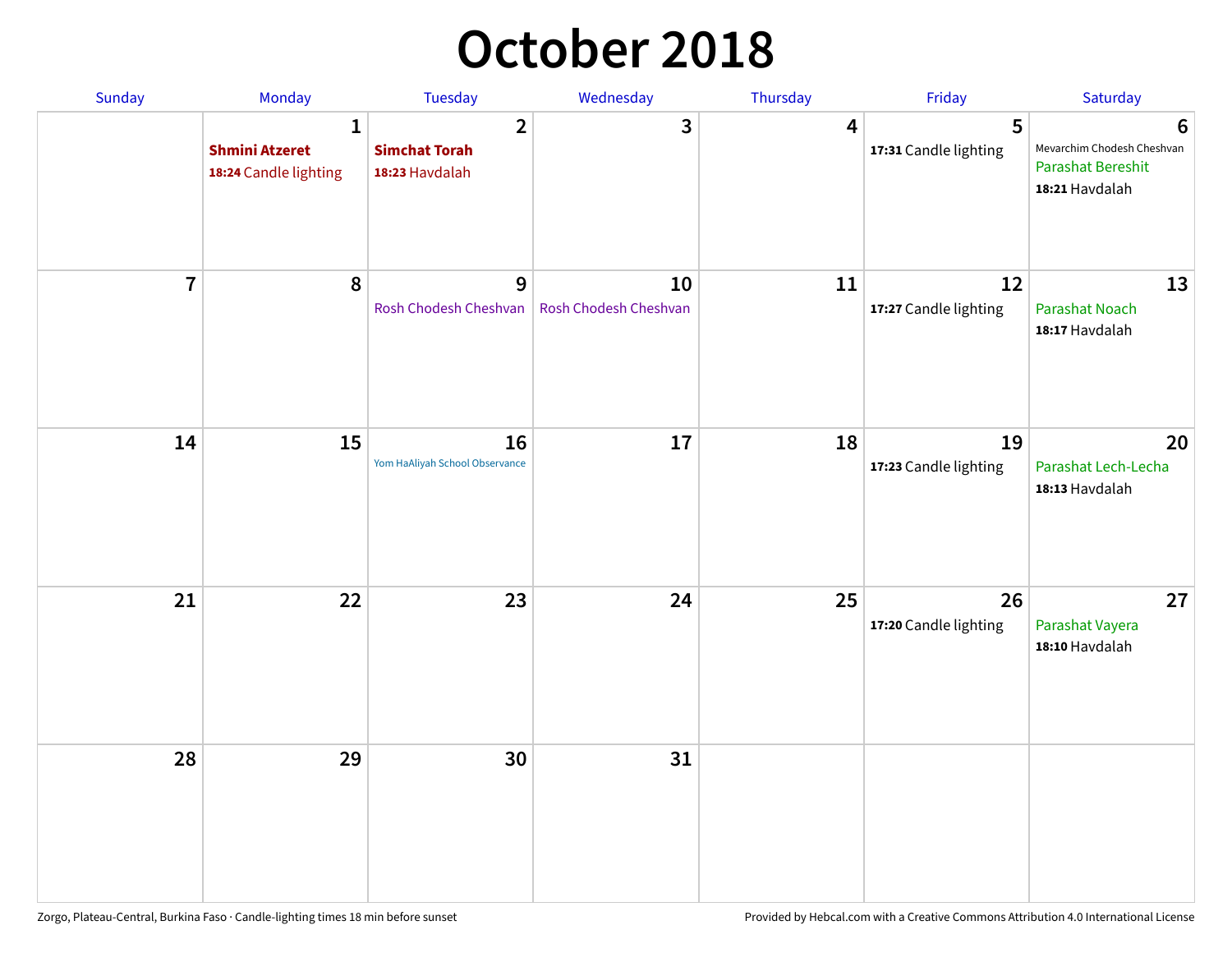#### **November 2018**

| Sunday                  | Monday | Tuesday         | Wednesday              | Thursday                 | Friday                                                   | Saturday                                                                |
|-------------------------|--------|-----------------|------------------------|--------------------------|----------------------------------------------------------|-------------------------------------------------------------------------|
|                         |        |                 |                        | $\mathbf{1}$             | $\overline{2}$<br>17:18 Candle lighting                  | 3<br>Mevarchim Chodesh Kislev<br>Parashat Chayei Sara<br>18:08 Havdalah |
| $\overline{\mathbf{4}}$ | 5      | $6\phantom{1}6$ | $\overline{7}$<br>Sigd | 8<br>Rosh Chodesh Kislev | 9<br><b>Rosh Chodesh Kislev</b><br>17:16 Candle lighting | 10<br><b>Parashat Toldot</b><br>18:07 Havdalah                          |
| ${\bf 11}$              | 12     | 13              | 14                     | 15                       | 16<br>17:15 Candle lighting                              | 17<br>Parashat Vayetzei<br>18:07 Havdalah                               |
| 18                      | 19     | 20              | 21                     | 22                       | 23<br>17:15 Candle lighting                              | 24<br>Parashat Vayishlach<br>18:08 Havdalah                             |
| 25                      | 26     | 27              | 28                     | 29                       | 30<br>17:17 Candle lighting                              |                                                                         |